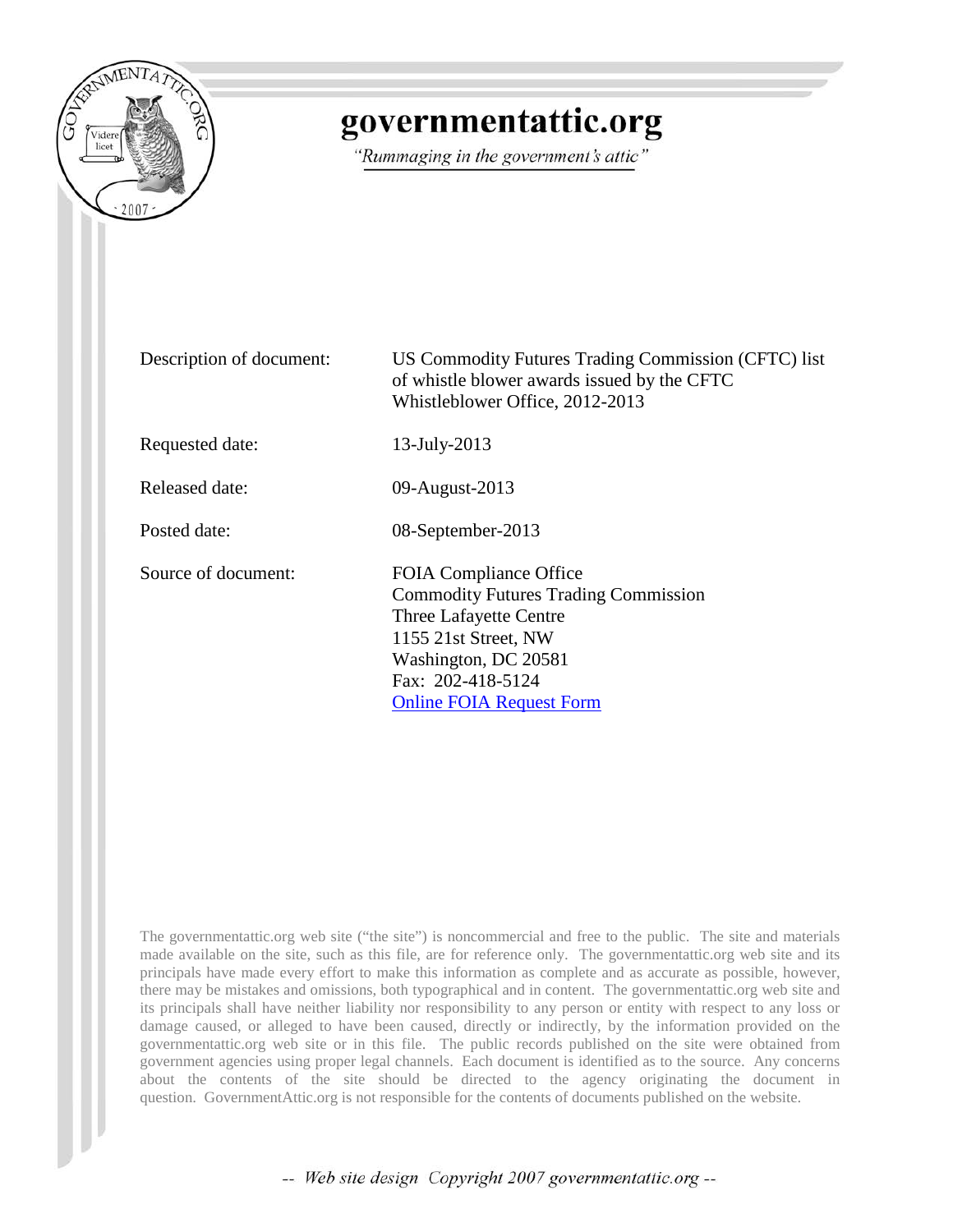

FOIA Office

## **U.S. COMMODITY FUTURES TRADING COMMISSION**

Three Lafayette Centre 1155 21st Street, NW, Washington, DC 20581 Telephone: (202) 418-5105 Facsimile: (202) 418-5124 www.cftc.gov

August 19, 2013

RE: 13-00095-FOlA

A list of whistleblower awards issued by the CFTC Whistleblower Office

This is in response to your request dated July 13, 2013 under the Freedom of Information Act seeking access to a list of whistleblower awards issued by the CFTC Whistleblower Office during Fiscal Year 2012 and Fiscal Year 2013. In accordance with the FOIA and agency policy, we have searched our records, as of July 13, 2013, the date we received your request in our FOIA office.

We have located a one page of responsive records. You are granted full access to the responsive record, which is enclosed.

ff you are not satisfied with this response to your request, you may appeal by writing to Freedom of Information Act Appeal, Office of the General Counsel, Commodity Futures Trading Commission, Three Lafayette Centre, 8<sup>th</sup> Floor, 1155 21st Street, N.W., Washington, D.C. 20581, within 30 days of the date of this letter. Please enclose a copy of your original request and a copy of this response.

If you have any questions about the way we handled your request, or about our FOIA regulations or procedures, please contact Jacqueline Lightle at (202) 418-5131.

can E. Fina Counsel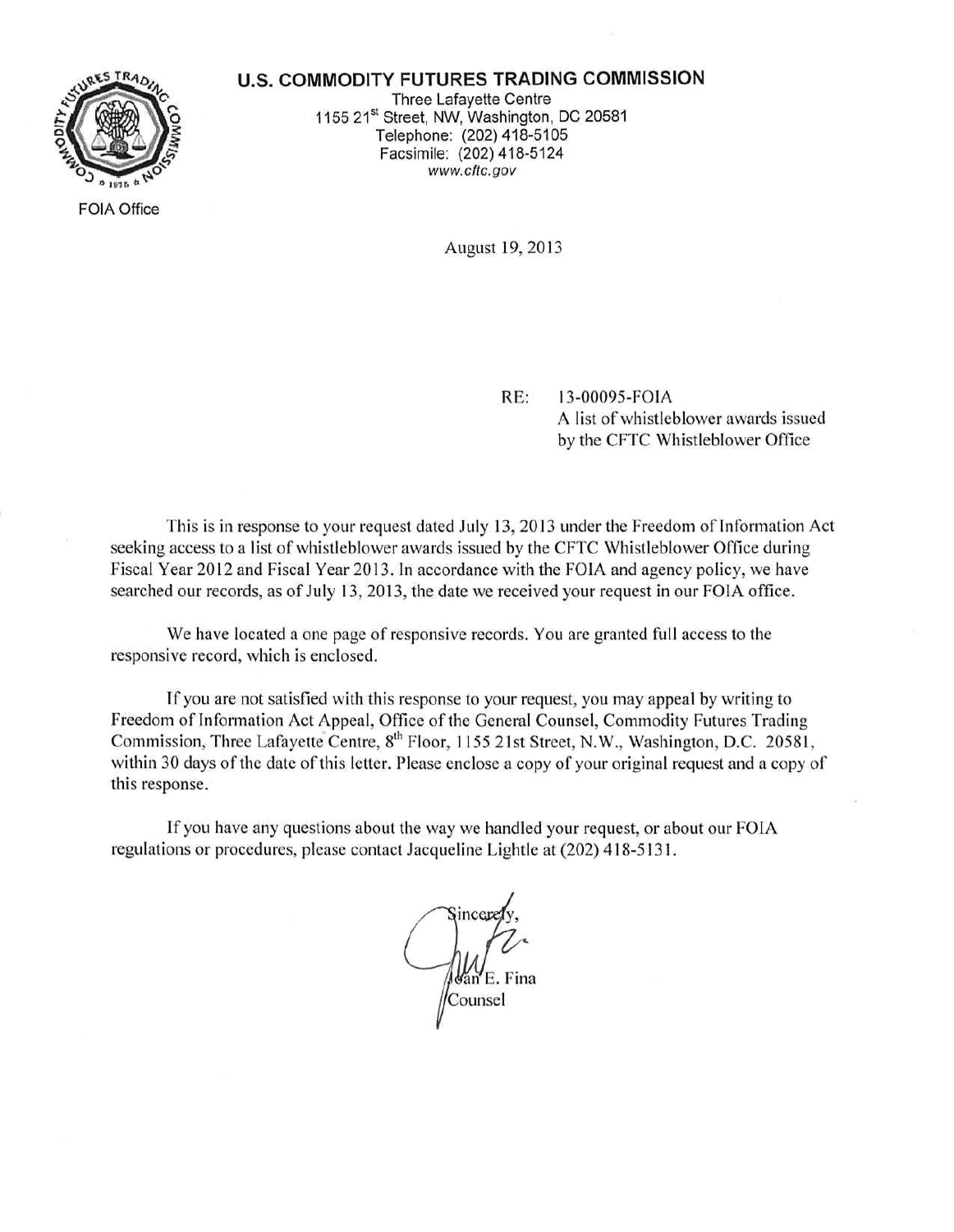| Date                   |
|------------------------|
| "Submitted"            |
| 4/4/2012               |
| 5/1/2012               |
| 5/1/2012               |
| 5/1/2012               |
| 5/1/2012               |
| 5/2/2012               |
| 5/2/2012               |
| <i><b>5/2/2012</b></i> |
| 5/2/2012               |
| 5/3/2012               |
| 6/25/2012              |
| 8/21/2012              |
| 8/27/2012              |
| 8/31/2012              |
| 9/28/2012              |
| 9/28/2012              |
| 10/5/2012              |
| 10/30/2012             |
| 11/1/2012              |
| 11/30/2012             |
| 12/3/2012              |
| 12/7/2012              |
| 12/20/2012             |
| 1/4/2013               |
| 2/15/2013              |
| 3/4/2013               |
| 6/11/2013              |
|                        |

 $\label{eq:2.1} \frac{1}{\sqrt{2}}\int_{\mathbb{R}^3}\frac{1}{\sqrt{2}}\left(\frac{1}{\sqrt{2}}\right)^2\left(\frac{1}{\sqrt{2}}\right)^2\left(\frac{1}{\sqrt{2}}\right)^2\left(\frac{1}{\sqrt{2}}\right)^2\left(\frac{1}{\sqrt{2}}\right)^2\left(\frac{1}{\sqrt{2}}\right)^2.$ 

 $\frac{1}{2}$ 

 $\hat{\mathcal{A}}$ 

 $\label{eq:2.1} \frac{1}{\sqrt{2}}\int_{\mathbb{R}^3}\frac{1}{\sqrt{2}}\left(\frac{1}{\sqrt{2}}\right)^2\frac{1}{\sqrt{2}}\left(\frac{1}{\sqrt{2}}\right)^2\frac{1}{\sqrt{2}}\left(\frac{1}{\sqrt{2}}\right)^2\frac{1}{\sqrt{2}}\left(\frac{1}{\sqrt{2}}\right)^2.$ 

 $\label{eq:2.1} \frac{1}{\sqrt{2}}\int_{\mathbb{R}^3}\frac{1}{\sqrt{2}}\left(\frac{1}{\sqrt{2}}\right)^2\frac{1}{\sqrt{2}}\left(\frac{1}{\sqrt{2}}\right)^2\frac{1}{\sqrt{2}}\left(\frac{1}{\sqrt{2}}\right)^2\frac{1}{\sqrt{2}}\left(\frac{1}{\sqrt{2}}\right)^2.$ 

 $\label{eq:2.1} \mathcal{L}(\mathcal{L}^{\text{max}}_{\mathcal{L}}(\mathcal{L}^{\text{max}}_{\mathcal{L}}))\leq \mathcal{L}(\mathcal{L}^{\text{max}}_{\mathcal{L}}(\mathcal{L}^{\text{max}}_{\mathcal{L}}))$ 

 $\label{eq:2.1} \frac{1}{\sqrt{2}}\int_{\mathbb{R}^3}\frac{1}{\sqrt{2}}\left(\frac{1}{\sqrt{2}}\right)^2\frac{1}{\sqrt{2}}\left(\frac{1}{\sqrt{2}}\right)^2\frac{1}{\sqrt{2}}\left(\frac{1}{\sqrt{2}}\right)^2\frac{1}{\sqrt{2}}\left(\frac{1}{\sqrt{2}}\right)^2.$ 

 $\label{eq:2.1} \frac{1}{\sqrt{2\pi}}\int_{0}^{\infty}\frac{1}{\sqrt{2\pi}}\left(\frac{1}{\sqrt{2\pi}}\right)^{2\alpha} \frac{1}{\sqrt{2\pi}}\int_{0}^{\infty}\frac{1}{\sqrt{2\pi}}\frac{1}{\sqrt{2\pi}}\frac{1}{\sqrt{2\pi}}\frac{1}{\sqrt{2\pi}}\frac{1}{\sqrt{2\pi}}\frac{1}{\sqrt{2\pi}}\frac{1}{\sqrt{2\pi}}\frac{1}{\sqrt{2\pi}}\frac{1}{\sqrt{2\pi}}\frac{1}{\sqrt{2\pi}}\frac{1}{\sqrt{2\pi}}\frac{$